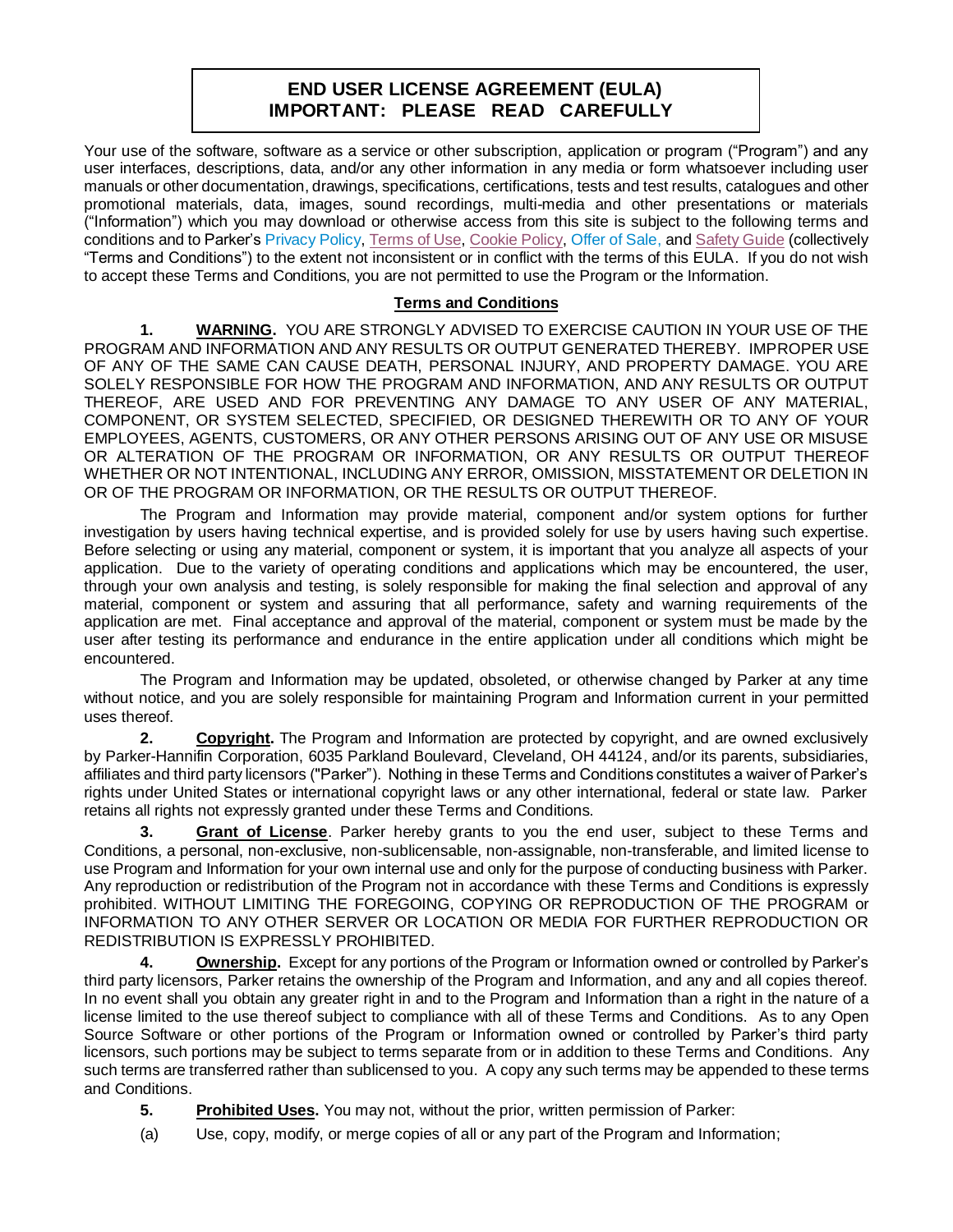(b) Reverse engineer, disassemble, reverse translate, decrypt, or in any manner decode any part of the Program and Information;

(c) Distribute, sell, license, assign, rent, sublicense, lease or otherwise transfer in any way all or any part of the Program and Information; or

(d) Remove any proprietary notices, labels, or other markings on, in, or from the Program and Information.

**6. Term.** This license and your right to use the Program and Information shall automatically terminate if you fail to comply with any of these Terms and Conditions. Parker may at any time, without prior cause or notice, and in its sole discretion: (a) modify, update, obsolete, revise, alter, change, withdraw, or cancel the Program and Information or any module or other functionality thereof; (b) terminate the license herein grant and/or your use of or access to the Program and Information or any module or functionality thereof; and/or (c) modify these Terms and Conditions and/or the terms and conditions of your use of or access to the Program and Information or any module or functionality thereof. The Program and Information shall be removed from your systems and devices, and any access thereof shall be immediately terminated upon termination of this Agreement regardless of which party is the terminating party.

**7. WARRANTY DISCLAIMER**. THE PROGRAM AND INFORMATION, AND ANY RESULTS OR OUTPUT THEREOF, ARE PROVIDED "AS IS" AND WITHOUT WARRANTY OR CONDITION OF ANY KIND, EITHER EXPRESS OR IMPLIED INCLUDING, BUT NOT LIMITED TO MERCHANTABILITY, FITNESS FOR A PARTICULAR PURPOSE, TITLE, OR NON-INFRINGEMENT. WITHOUT LIMITING THE GENERALITY OF THE FOREGOING, PARKER DOES NOT WARRANT THAT THE PROGRAM AND INFORMATION WILL MEET YOUR REQUIREMENTS, THAT THE OPERATION OF PROGRAM WILL BE UNINTERRUPTED OR ERROR FREE, OR THAT ANY INACCURACIES OR ERRORS IN, OR FAILURES OF, THE PROGRAM AND INFORMATION WILL BE CORRECTED, AND PARKER SHALL HAVE NO OBLIGATION TO CORRECT ANY SUCH INACCURACIES, ERRORS, OR FAILURES OR TO UPDATE OR OTHERWISE MAINTAIN THE PROGRAM AND INFORMATION.

**8. LIMITATION OF LIABILITY.** IN NO EVENT SHALL PARKER, ITS AGENTS, SUPPLIERS, OR DISTRIBUTORS BE LIABLE TO YOU OR ANY THIRD PARTY FOR ANY DAMAGES OF ANY KIND WHATSOEVER, INCLUDING ANY LOST PROFITS, LOST SAVINGS, OR ANY SPECIAL, INCIDENTAL, INDIRECT, OR CONSEQUENTIAL DAMAGES, ARISING OUT OF EITHER THE USE OR INABILITY TO USE THE PROGRAM OR INFORMATION, OR ANY RESULTS OR OUTPUT THEREOF, EVEN IF PARKER HAS BEEN ADVISED OF THE POSSIBILITY OF SUCH DAMAGES. RATHER, YOU THE USER HEREBY AGREE TO DEFEND, INDEMNIFY AND HOLD HARMLESS PARKER, ITS PARENTS, AFFILIATES, LICENSEES, SUPPLIERS, AND DISTRIBUTORS, AND THEIR RESPECTIVE DIRECTORS, OFFICERS, EMPLOYEES AND AGENTS, FROM AND AGAINST ALL LIABILITIES, CLAIMS, INCLUDING FOR INFRINGEMENT OF ANY PATENT, TRADEMARK, TRADE SECRET, COPYRIGHT, OR OTHER INTELLECTUAL PROPERTY OR PROPRIETARY RIGHT, DAMAGES, JUDGMENTS, LOSSES, AWARDS, AND EXPENSES, INCLUDING ATTORNEY'S FEES, ARISING OUT OF YOUR USE, OR INABILITY TO USE, THE PROGRAM OR INFORMATION, AND ANY RESULTS OR OUTPUT THEREOF, OR FOR YOUR VIOLATION OR ALLEGED VIOLATION OF THESE TERMS AND CONDITIONS, OR FOR YOUR VIOLATION OR ALLEGED VIOLATION OF THESE TERMS AND CONDITIONS, OR YOUR BREACH OF ANY WARRANTY OR OTHER PROVISION OF THESE TERMS AND CONDITIONS, OR YOUR VIOLATION OF ANY APPLICABLE LAW OR REGULATION, OR ANY DAMAGE OR OTHER HARM CAUSED AS A RESULT OF YOUR WILLFUL, RECKLESS OR NEGLIGENT ACT OR OMISSION.

**9. Data; Feedback.** You grant to Parker a royalty-free, perpetual, non-exclusive, unrestricted, worldwide license to: (i) use, reproduce, backup, store, transfer, maintain, copy, sublicense, adapt, transmit, retransmit, distribute and/or publicly perform or display any and all data and feedback provided or generated by You in connection with the Program, or collected, processed, compiled, or generated by the Program for improving and enhancing the Software and for any other commercial, noncommercial or other lawful purpose; and (ii) sublicense to third parties the unrestricted right to exercise any of the foregoing rights granted with respect to any such feedback and data. Parker accepts no obligation for maintaining the confidentiality of any such feedback or data. You warrant that You have the right to license use of such data and feedback to Parker, that such data and feedback do not infringe or otherwise violate any patent, trade secret, copyright, right of publicity or privacy, moral right, or other intellectual or proprietary right of any third party, and that such data and feedback are not subject to any license terms that would require Parker to comply with any additional obligations with respect to any product or service that incorporates such data or feedback.